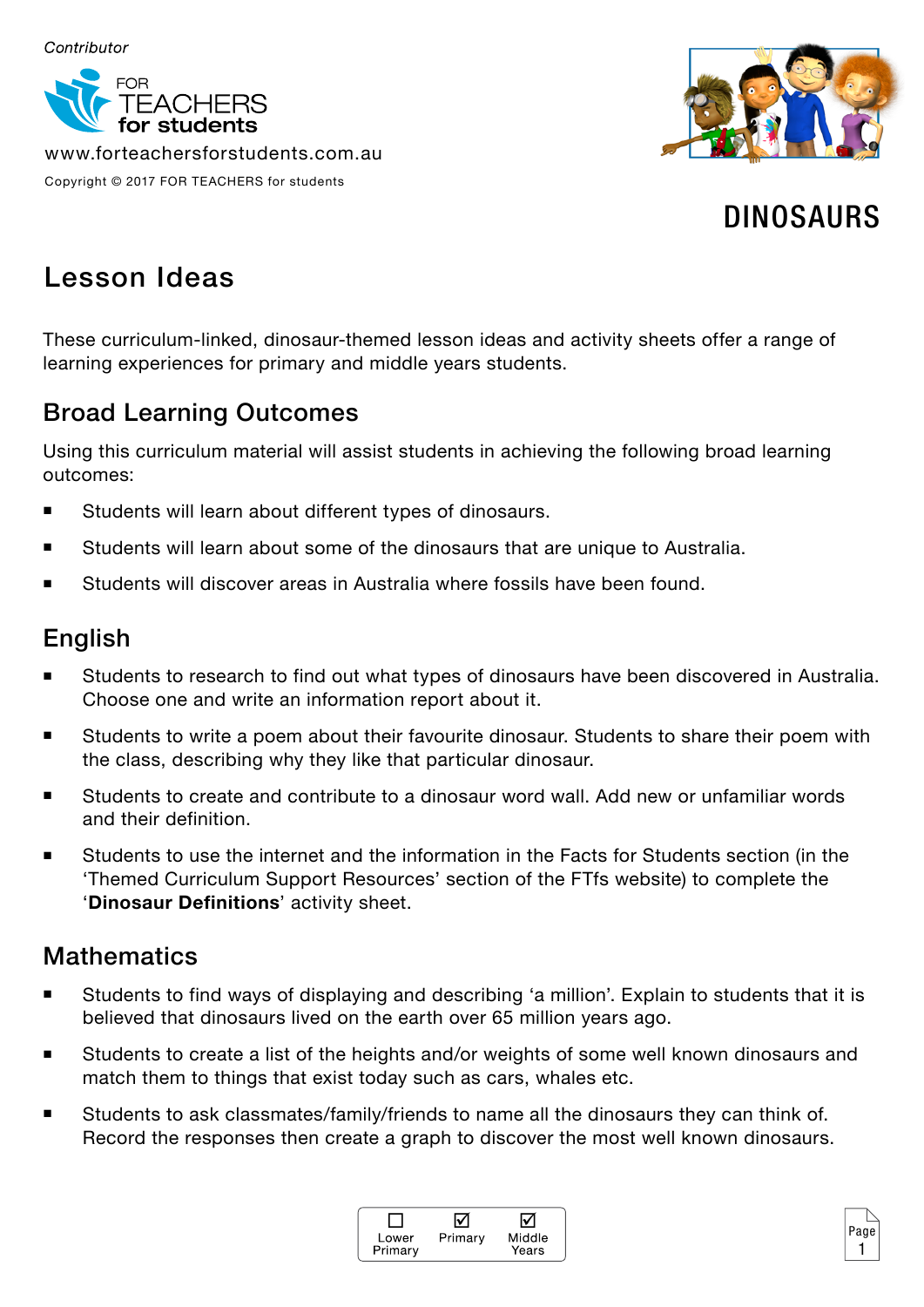

www.forteachersforstudents.com.au Copyright © 2017 FOR TEACHERS for students



# DINOSAURS

### Science

- Students to investigate the process of fossilisation. What conditions must be present for a fossil to form over time?
- Students to make their own fossil using plasticine, Plaster of Paris and something to create a fossil shape. When the fossils are finished hide them in a sandpit and work with a younger class to hold an imaginary fossil dig. (Instructions for making fossils can be found with a quick internet search.)
- Students to make a diorama of a particular period in which the dinosaurs lived. Include clay or papier mâché models of dinosaurs.
- Students to discuss what a food chain is. Research to discover how the food chain might have worked during a time period in which dinosaurs lived. What could happen to the dinosaurs if one part of the food chain was disrupted? Students then select a modern day animal and complete the **'What's for Lunch?'** activity sheet.

### Humanities and Social Sciences

#### **History**

 Students to research and then create a timeline indicating, and naming, the time periods from the Triassic period to today.

### Geography

- Students to create their own imaginary time period. Name the period and describe:
	- The climate
	- The landscape/geography
	- The types of animals and/or humans that live during this period.

### The Arts

- In small groups, students to experiment with how various dinosaurs may have moved. Each group to present a 'dinosaur routine' to music of their choice.
- Students to use various art mediums (papier mâché, collage, sculpture etc.) to make a model of their favourite dinosaur.